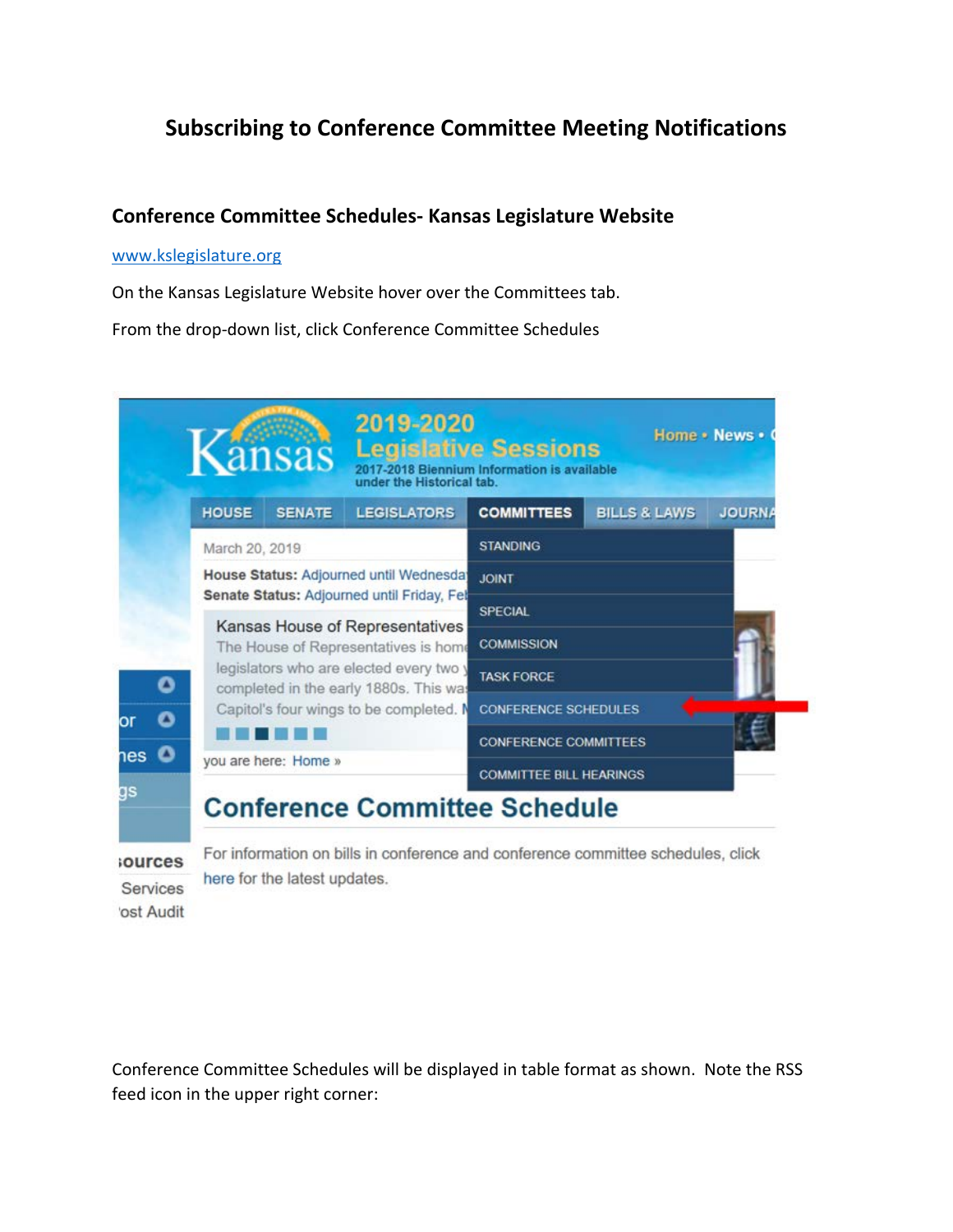| <b>HOUSE</b>                                                                                                                                    | <b>SENATE</b> | <b>LEGISLATORS</b>                                      | <b>COMMITTEES</b> | <b>BILLS &amp; LAWS</b> | <b>JOURNALS</b> | <b>CALENDARS</b> | <b>RESEARCH</b> | <b>HISTORICAL</b>                |
|-------------------------------------------------------------------------------------------------------------------------------------------------|---------------|---------------------------------------------------------|-------------------|-------------------------|-----------------|------------------|-----------------|----------------------------------|
| March 20, 2019                                                                                                                                  |               |                                                         |                   |                         |                 |                  |                 | $\mathbb{R}$ $e^{\rho}$<br>$A+A$ |
| House Status: Adjourned until Wednesday, March 06, 2019 at 01:00 a.m.<br>Senate Status: Adjourned until Friday, February 08, 2019 at 08:00 a.m. |               |                                                         |                   |                         |                 |                  |                 |                                  |
|                                                                                                                                                 |               | you are here: Home » Committees » Conference Committees |                   |                         |                 |                  |                 |                                  |
|                                                                                                                                                 |               | <b>Conference Committee Schedules</b>                   |                   |                         |                 |                  |                 |                                  |

### **Conference Committees**

| Print      | Search:                |               |                         |                                                               |         |  |  |  |
|------------|------------------------|---------------|-------------------------|---------------------------------------------------------------|---------|--|--|--|
| Date       | Time                   | <b>Status</b> | <b>Bills</b>            | <b>Committees</b>                                             | Room    |  |  |  |
| 03-20-2019 | 3 p.m.                 | Scheduled     | SB10 SB82 HB2041        | Senate: Judiciary<br><b>House: Judiciary</b>                  | 346-S   |  |  |  |
| 03-21-2019 | Recess of Second House | Scheduled     | SB <sub>5</sub>         | <b>Senate: Ways and Means</b><br><b>House: Appropriations</b> | $112-N$ |  |  |  |
| 03-22-2019 | 6:30 p.m.              | Scheduled     | All bills in conference | <b>Senate: Education</b><br><b>House: Education</b>           | 346-S   |  |  |  |

This table can be scrolled through using the Preview and Next buttons or key word searched using the search bar.

To receive updates on Conference Committee meeting notices, subscribe to the RSS feed with your preferred RSS reader.

# **Subscribe to an RSS Feed with Outlook**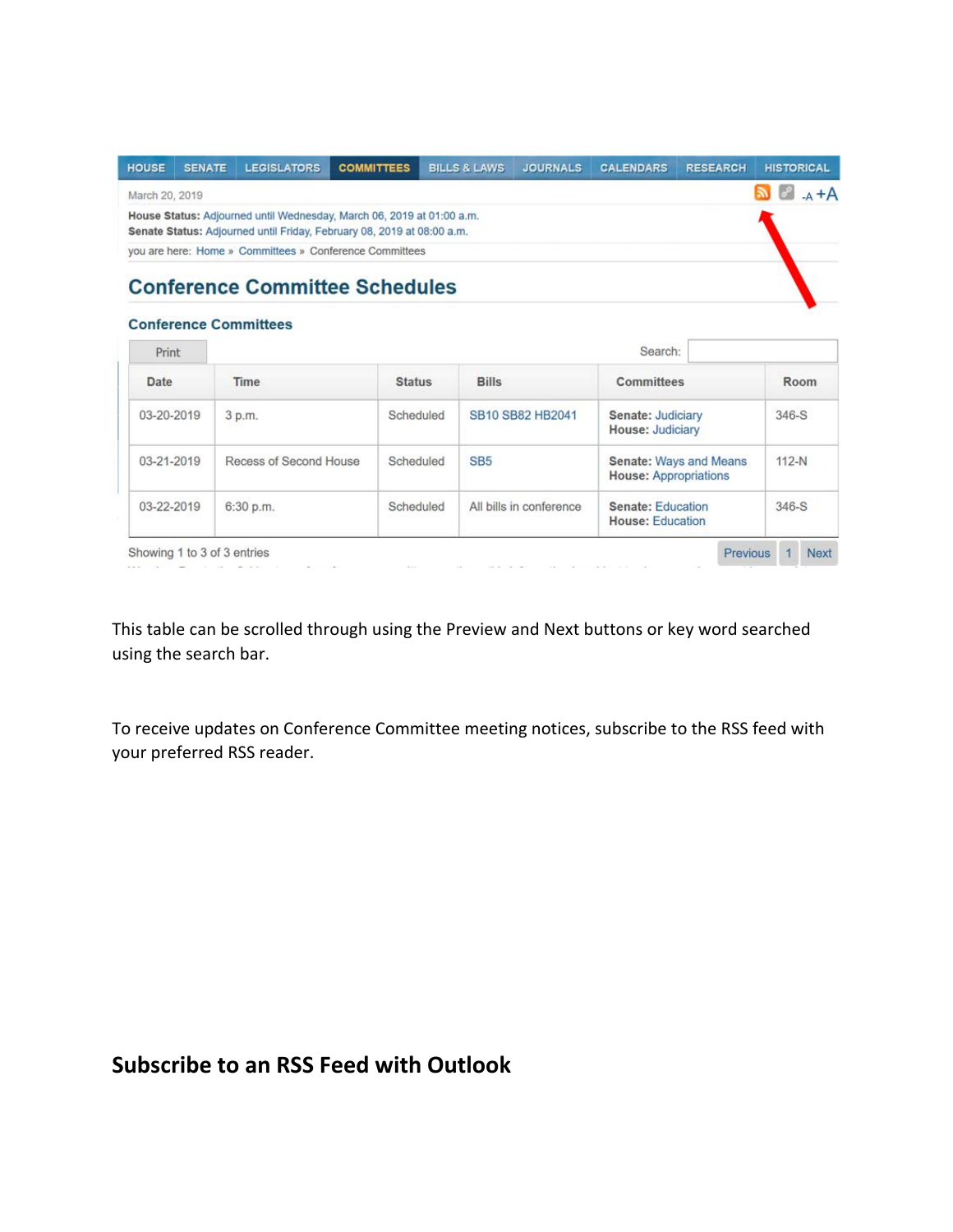To find the RSS feed URL on the Conference Committee Schedule page, look for the RSS icon. Right-click that icon, and then select Copy Link Location.



In Outlook, right-click the RSS Feeds folder and choose Add a New RSS Feed.



Click on Add a New RSS Feed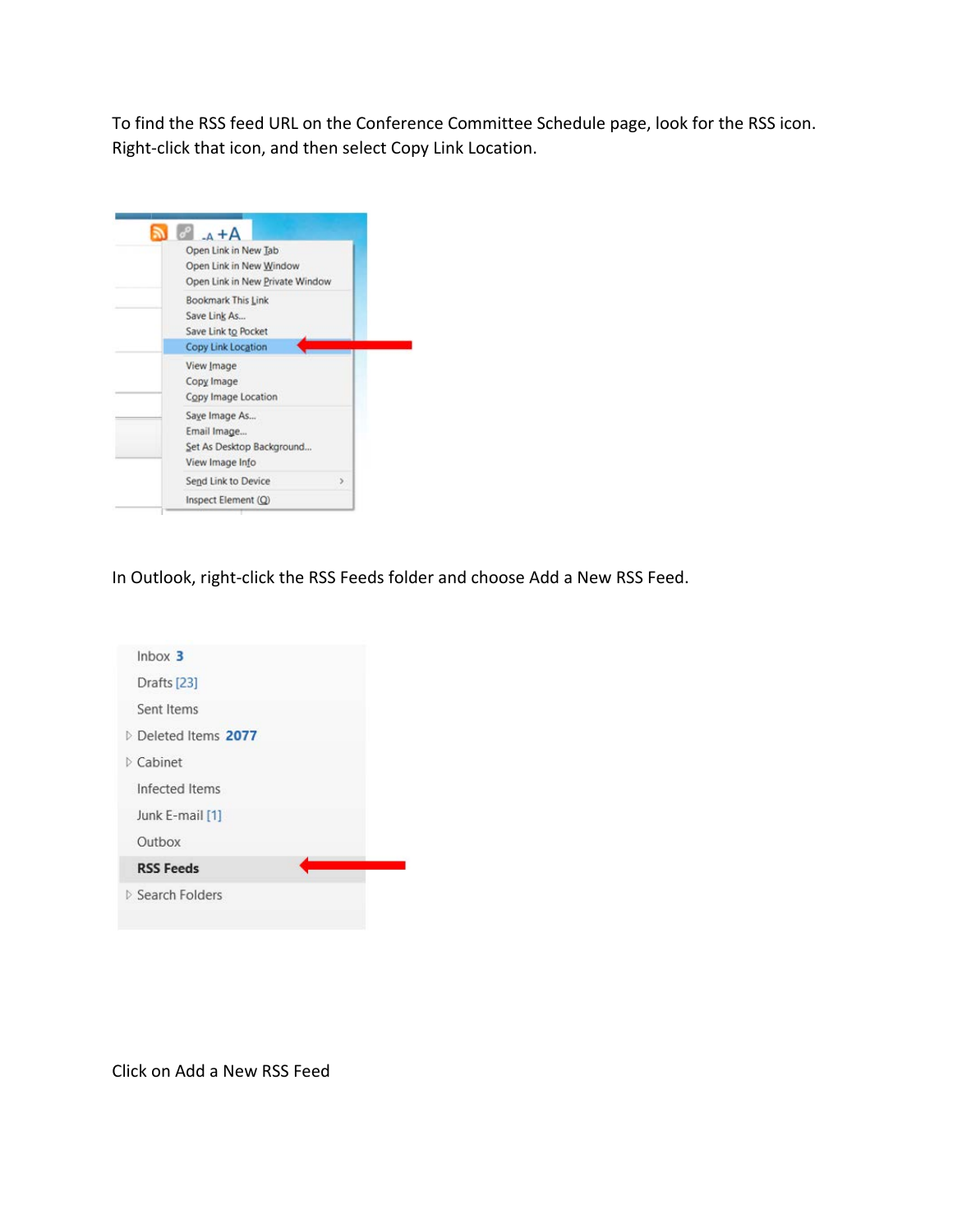

In the New RSS Feed dialog box, Press Ctrl+V to paste the link location into the RSS Feed location box.

| New RSS Feed                                                   |               |  |  |  |  |  |
|----------------------------------------------------------------|---------------|--|--|--|--|--|
| Enter the location of the RSS Feed you want to add to Outlook: |               |  |  |  |  |  |
| Example: http://www.example.com/feed/main.xml                  |               |  |  |  |  |  |
|                                                                | Cancel<br>Add |  |  |  |  |  |

Click Add.

If a warning appears about adding a trusted source, click Yes.